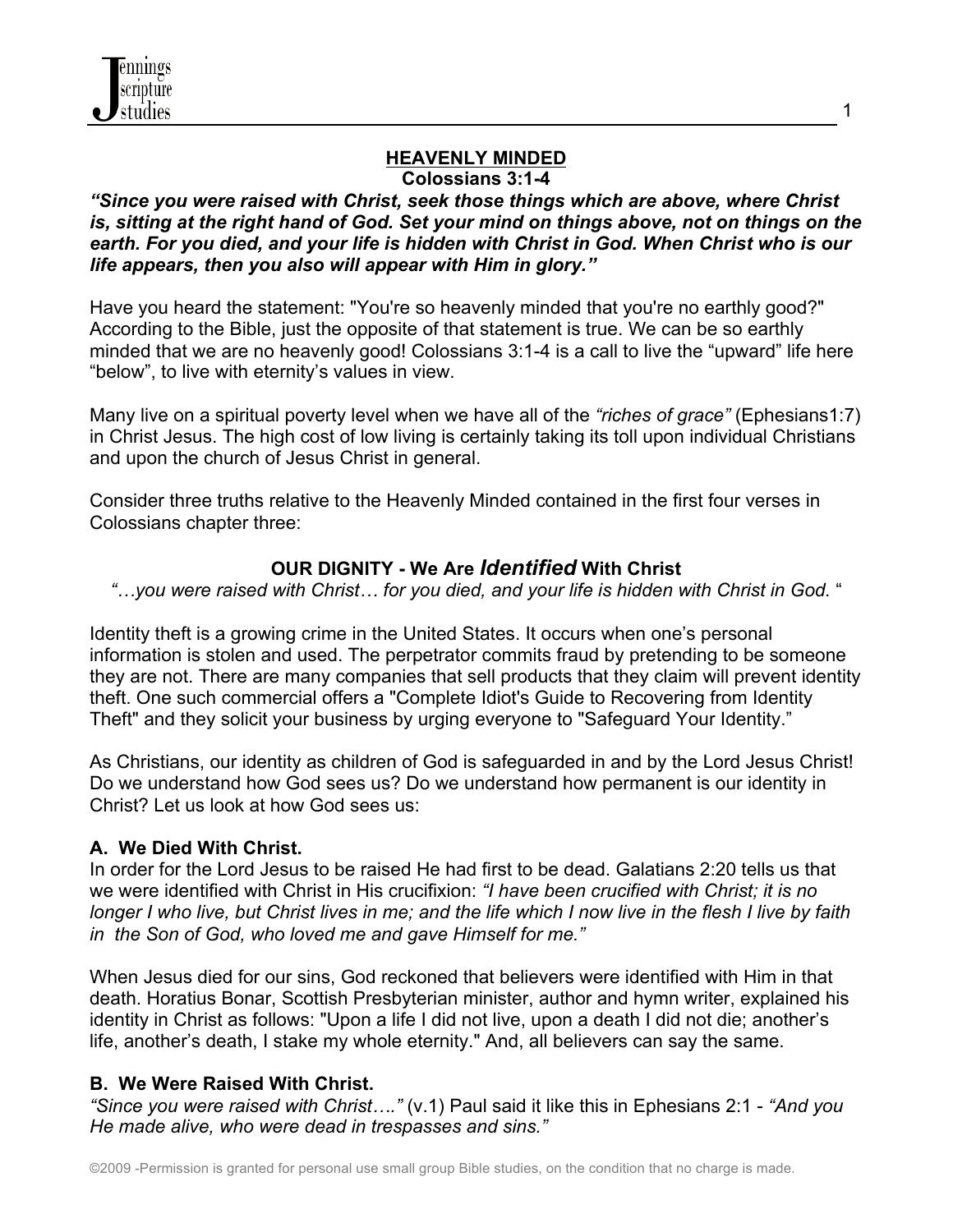This is co-crucifixion and co-resurrection – that's God's perspective. Crucified with Christ and raised with Christ. We have been saved from a condition of eternal death by the death and resurrection of Jesus Christ. It is an accomplished fact in the mind of God. Our old self and our old way of life are gone. We have been changed. We are new creatures as 2 Corinthians 5:17 says - *"Therefore if anyone is in Christ, he is a new creature; the old things passed away; behold, new things have come."* In Christ you are a new you!

I have been present at several exhumations when bodies were removed from the grave for forensic purposes. It is not a pleasant sight. Suppose, for the purpose of illustrating what Paul is saying here in v.1, a body is being extracted from the grave, when suddenly that body is instantly reconstituted and restored to life and walks out of the cemetery!

Now, bring that analogy over into the spiritual realm. Our resurrection in and with Christ is none the less dramatic. To go back and re-enter that grave would be unthinkable. Yet there are many who call themselves Christian who are still wearing the old grave clothes of the former life of sin.

When Jesus raised Lazarus from the dead, we are told, *"The dead man came out, his hands and feet wrapped with strips of linen, and a cloth around his face. Jesus said to them, "Take off the grave clothes and let him go"* (John 11:44, NIV). Christian, take off the grave clothes, you've been raised to new life in Christ!

Paul begins this 3rd chapter of Colossians by saying, "*Since you were raised with Christ*" that is a past fact. Are we realizing that tremendous truth in our daily lives? Let us cast off the grave clothes of the old life and live the life of identification with Christ.

Dr. Joseph Haroutunian was a professor at McCormick Theological Seminary in Philadelphia who came to America from Armenia. One day a well-meaning friend said to him, "Your name is difficult to pronounce and difficult to spell—it could hurt your professional career. Why don't you change your name to Harwood or Harwell or something like that?" Dr. Haroutunian asked, "What do those names mean?" His friend said, "Well, nothing. They are just easier to remember." Dr. Haroutunian said, "In Armenia, when my grandfather was baptized, they named him Haroutunian which means 'Resurrection.' I am Joseph Haroutunian and I will be a son of Resurrection all my days."

That man had not forgotten his true identity. As Christians, we are sons and daughters of Resurrection! If you want your past forgiven and your future to be what Jesus Christ promises, turn to Him now.

# **OUR DUTY - We Should Be** *Occupied* **With Christ**

"…*seek those things which are above* " (v.1); "*Set your mind on things above, not on things on the earth."* (v.2)

©2009 -Permission is granted for personal use small group Bible studies, on the condition that no charge is made. At salvation our minds were opened to the virtues and values of the spiritual dimension. Prior to our resurrection we were focused upon *"life under the sun"* (Ecclesiastes1:3). At our spiritual awakening we discovered *"spiritual blessings in heavenly places is Christ Jesus."* (Ephesians 1:3) Our Savior is above; our eternal home is above; our treasures are laid up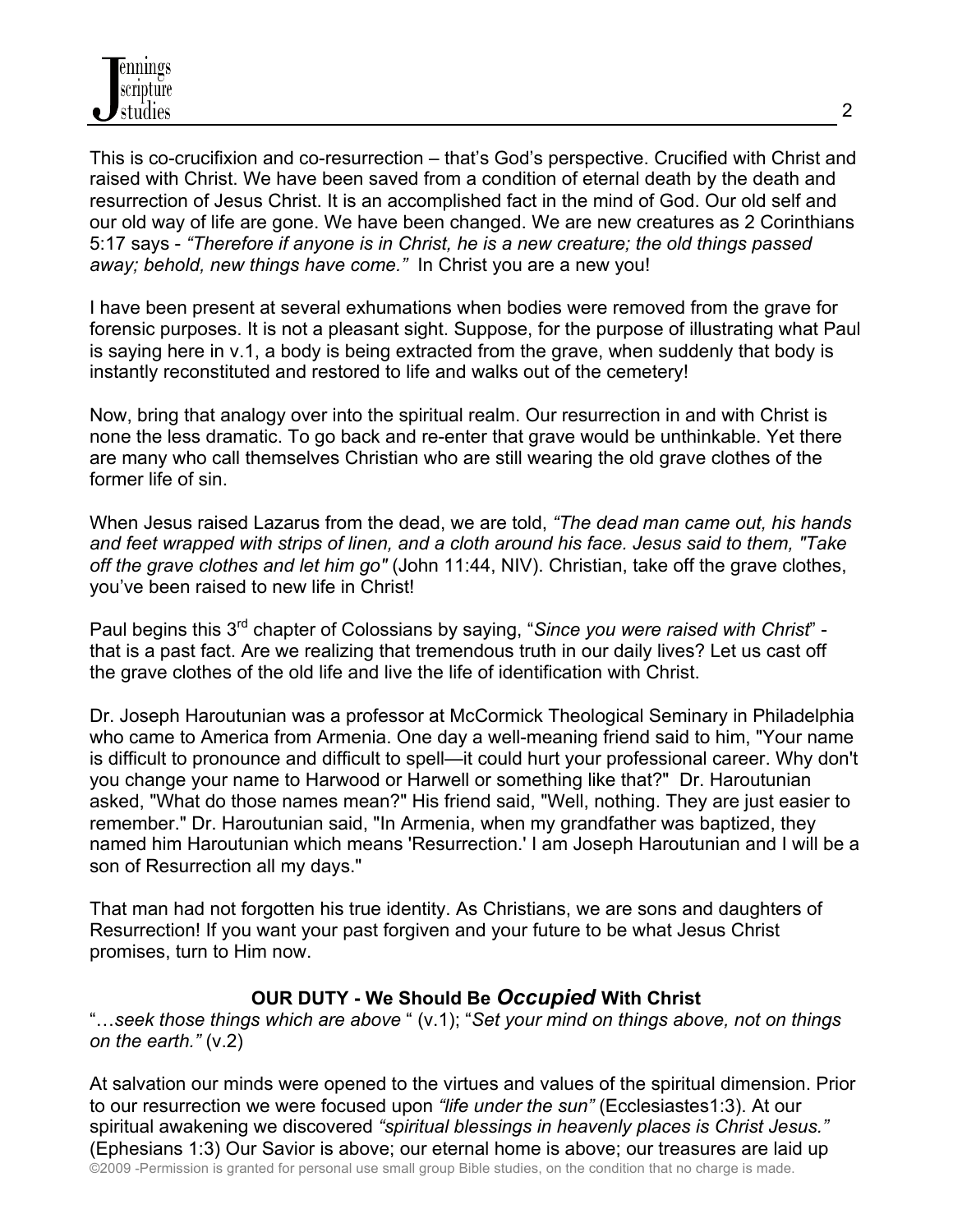above. Therefore, it only stands to reason that if our hope is in Christ, we will set our sights on things above! Jesus said, "*Where your treasure is there will your heart be also"* (Matthew 6:21).

What Paul is instructing us to do in vs.1 and 2 is to mind our minds! With the impartation of the new nature at our new birth, we have a new mind. A wise person once said, "*As we think, so are we"* (Proverbs 23:7). Our lives are governed by our thoughts and we will ultimately pursue that about which we are thinking.

Note that we are instructed to *"seek"* and to *"set"* – to focus and fasten our minds upon Jesus Christ with whom we died and with whom we were raised.

**A. "***Seek" –* **Focus Our Minds Upon The Higher Virtues -** *"Seek those things which are above"* (v.1)

The Living Bible puts it this way: *"Since you have been raised to new life with Christ, set your sights on the realities of heaven, where Christ sits in the place of honor at God's right hand. Think about the things of heaven, not the things of earth"* (Colossians 3:1, 2).

When believers focus on the realities of heaven, they can then truly enjoy the world their heavenly Father has created. Focusing on the things above creates a sense of security, because no matter what happens in this world, we know that we have a better home above.

Paul challenged the believers in Philippi to focus their minds upon that which was elevating saying, *"Finally, brethren, whatever things are true, whatever things are noble, whatever things are just, whatever things are pure, whatever things are lovely, whatever things are of good report, if there is any virtue and if there is anything praiseworthy—meditate on these things"* (Philippians 4:8).

Some Christians spend their time seeking things that do not matter in the light of eternity. They tend to focus on how bad things are, on things that we cannot change, things that are temporal and not eternal. In doing so they end up with negative attitudes and unfulfilled dreams and visions. We need to seek the things of God—heavenly things with eternal significance.

**B. "***Set" – Fasten Our Minds Upon The Higher Values -* "*Set your mind on things above, not on things on the earth."* (v.2)

Seek the "above things" and, having discovered them, fasten your mind permanently upon the "above things." The present tense in the original indicates continuous action. This, of course, does not mean withdrawal from all the activities of this world to engage only in contemplation of eternity and heaven. The verses that follow make it quite clear that Paul expected Christians to maintain normal relationships in this world.

William Barclay explains, "But there will be this difference—from now on the Christian will see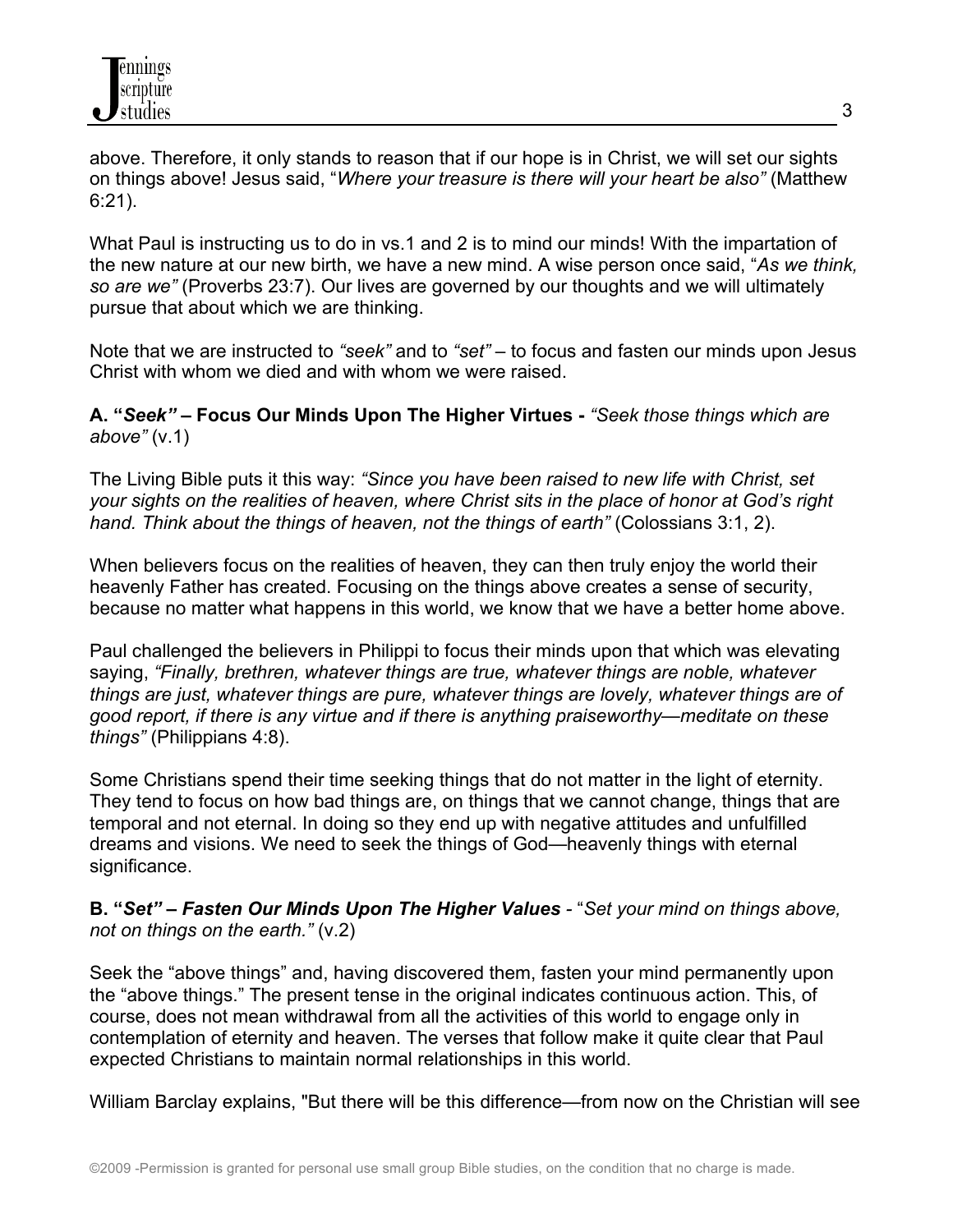everything in the light and against the background of eternity. He will no longer live as if this world was all that mattered; he will see this world against the background of the large world of eternity." (Expositor's Bible Commentary)

4

To be preoccupied with heaven is to be preoccupied with the One Who reigns there, His purposes and plans. We must remember who we are in Christ, and those things that we think about should reflect our new relationship and new nature. We must focus and fasten our minds on the things of God with emancipated souls and enlightened minds.

The 18<sup>th</sup> century is often referred to as the "Age of Enlightenment." This was a philosophical battle to replace the authority of established institutions including churches, replacing conventional wisdom with Reason and Rationalism. Reason was advocated as the primary source and basis of authority, not faith.

At its core was a critical questioning of traditional institutions, customs, and morals. We in the Western world are still affected by the reverberations of "The Enlightenment" philosophy which is faithless. Prominent Enlightenment philosophers such as Thomas Payne, Voltaire, Jean-Jacques Rousseau and David Hume questioned and attacked the existing institutions of both Church and State.

"The Enlightenment" that we experience when we are born into God's family, far supersedes and excels the enlightenment that is earth-based. The enlightenment of the redeemed is from "above." That is why Paul prayed for the Ephesian Christians that *"the eyes of your understanding might be enlightened"* (Ephesians1:18). However, as long as our eyes are focused only upon things "below" we will not perceive the things "above."

The born-again ones, the new creations is Christ are not to be conformists in a worldly sense – "be not conformed to this world" (Romans 12:2a) – but are to be transformists – "be transformed by the renewal of your mind" (Romans 12:2b) While we are not to be conformed to the world's standard, we are to be being conformed to the image of Jesus Christ as Paul instructs us in Romans 8:29 - "those whom he foreknew he also predestined to be conformed to the image of his Son." And the result will be that the church can then impact and transform society.

How then can I be a conformist to Christ-likeness and a transformist in my home, school, on the job and in society in general? *"Seek"* and *"set*"! If we are not "seeking those things which are above" it is certain that we are not "setting" our "minds on things which are above" consequently we are not occupied with Christ.

One of our current worship choruses contains words that we should prayerfully sing:

*"Open our eyes, Lord We want to see Jesus. To reach out and touch him And say that we love him; Open our ears, Lord And help us to listen.*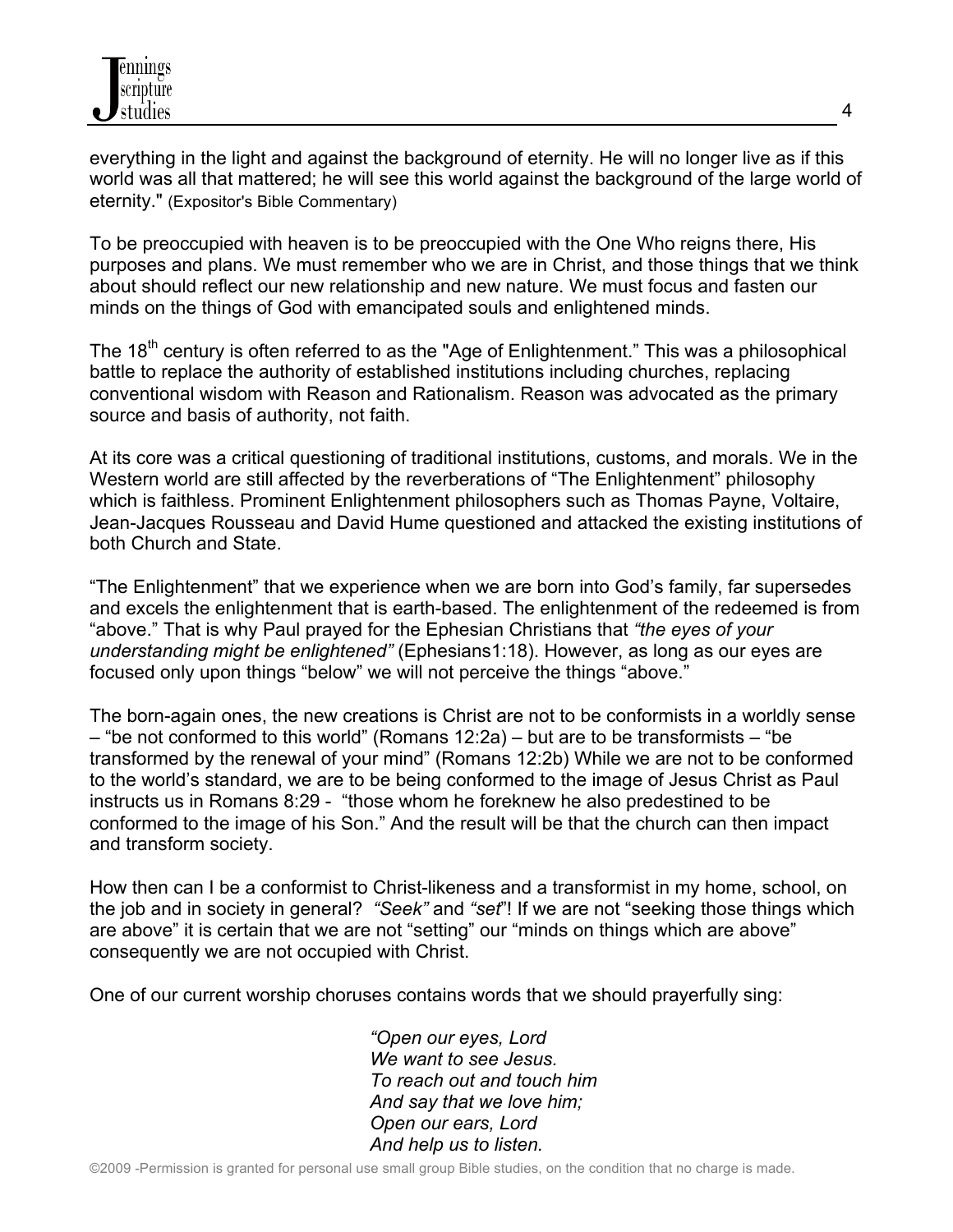*Open our eyes, Lord We want to see Jesus."*

Identified with Christ and Occupied with Christ, yes, and the best is yet to come: we shall be Glorified with Christ someday!

# **OUR DESTINY - We Shall Be** *Glorified* **With Christ**

*"When Christ who is our life appears, then you also will appear with Him in glory."*

Paul assures believers that Christ, Who is our life, will return and that when He does we will experience a totally new dimension of life—we will be glorified, appearing in glory with Him. There are two "appearances" mentioned in Colossians 3:4. They are: Christ's appearance *for* us and our appearance *with* Him.

### **A. The Prospect of Christ's Future Appearance -** *"When Christ who is our life appears…"*

Paul had no doubts about the return of Jesus Christ. He did not say, *"If* Christ who is our life appears" – he said, *"When*…he appears…" The words of Jesus Himself should give us all the confidence we need that He will come back for us: "Let not your heart be troubled; you believe in God, believe also in Me. In My Father's house are many mansions; if it were not so, I would have told you. I go to prepare a place for you. And if I go and prepare a place for you, I will come again and receive you to Myself; that where I am, there you may be also" (John 14:1-3).

The certainty of Christ's re-appearance permeates the pages of the New Testament. Does the truth of the any moment return of Jesus Christ make any difference in how you live your life? Does it impact your associations, your attitudes and your actions? How does it influence your pursuits, your pastime, and your public lifestyle? Are you right now, this instant, ready and willing for Christ to suddenly appear?

### **B. The Promise of the Christian's Future Appearance -** "*you also will appear with Him in glory."*

Our unsaved friends and associates do not understand who we really are in Christ. We are the regenerated, the twice-born ones; ours is the hidden life—*"hidden with Christ in God"*  (Colossians 3:2). The unregenerate cannot comprehend our state or standing with God. They may know that we call ourselves "Christians"; they may have some vague idea about what that means; they know that among them are people who are different but who are imperfect; however, what they do not know is that one day these "Christians" will suddenly have glorified bodies and be perfected in the ultimate sense.

1.The Believer's Glorification is Essential to Complete God's Redemptive Plan. *"Moreover whom He predestined, these He also called; whom He called, these He also justified; and whom He justified, these He also glorified"* (Romans 8:30).

# 2. The Believer's Glorification is Essential to Prepare Our Bodies for Heaven.

©2009 -Permission is granted for personal use small group Bible studies, on the condition that no charge is made.